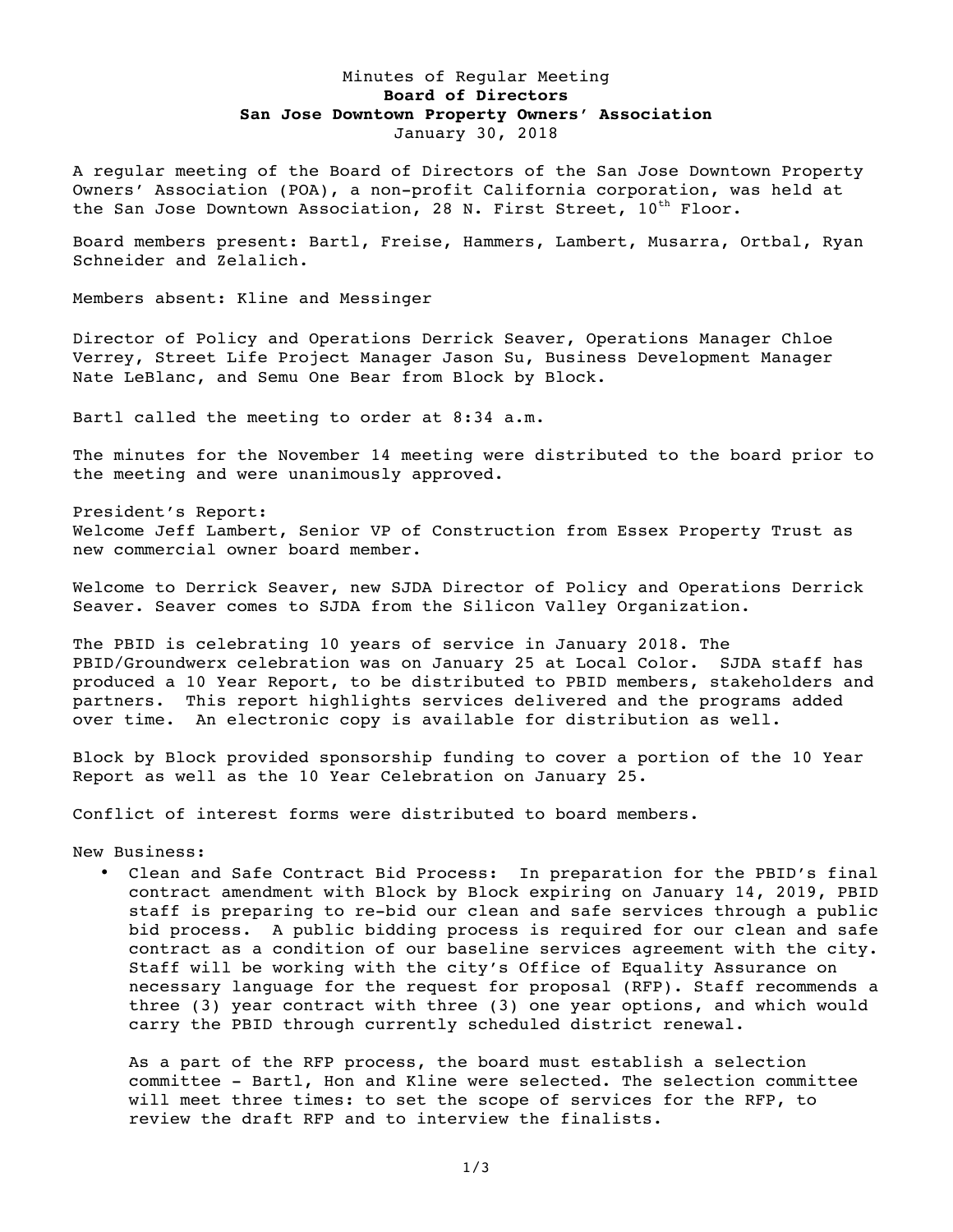• Third Street Parking Garage Use Proposal: Parking staff from the Department of Transportation have proposed charging for the deployment space utilized by Groundwerx in the city owned Third Street garage. Groundwerx has used this space (equivalent of 12 parking spaces) since 2008. DOT staff has proposed an annual agreement for Groundwerx's exclusive use for \$28,800, either in a cash payment or in-lieu services. DOT has indicated the two large locked cages currently used by Groundwerx will not be charged a fee.

Hammers said if the \$28,800 is absorbed into the contract with Block by Block there is a concern with the amount of services the PBID has already taken on without an additional increase to the City's baseline. Hammers also asked if baseline increase is possible. Ortbal shared that the baseline services contribution comes from the City's general fund and a \$20-25 million general fund shortfall is projected for the next fiscal year.

The board gave direction to staff is to prepare a counter-proposal for the parking garage. Board member Schneider indicated his seat on the Downtown Parking Board requires him to abstain on this matter.

• San Pedro Squared: Construction for San Pedro Squared started on January 8 and construction is expected to be completed by the beginning of March. Following construction completion, San Jose Made will be conducting tenant improvements. Staff is finalizing the lease agreement terms with San Jose Made. Retail units are expected to open by the end of May. The City project use and grant agreements were signed and returned to the City on December 20, 2017.

The current scope of the project remains the four retail units, hallway, and façade improvements. Staff requested direction from the board on adding the parklet back into the scope, with an additional \$50,000 contribution from the PBID budget, while seeking an additional \$50,000 from the Knight Foundation to add the parklet back into the project. The project currently has a budget of \$375,000 in PBID funds. The original renderings of the project include a 100 foot parklet, that extends past the retail stalls.

Friese asked for clarification on the estimated parklet costs, and whether the estimate is firm. Friese indicated this estitmated cost is much less than what he's previously researched for his projects downtown. Knies reminded the board that this estimate is for a paired down parklet, and expensive items have been swapped for comparable cost-effective alternatives, like switching from wood to trex.

Zelalich asked what construction of the parklet would be like. This parklet would be modular, with some assembly on-site. The vendor we are considering specializes in modular stalls and booths in arenas. Modular construction does reduce cost – including lower labor costs. The board requested renderings or an example of this kind of work in other downtowns be provided.

Zelalich shared that City staff is still interested in turning this section of San Pedro Street into a pedestrian plaza. This portion of the project should consider the long-term needs of the street.